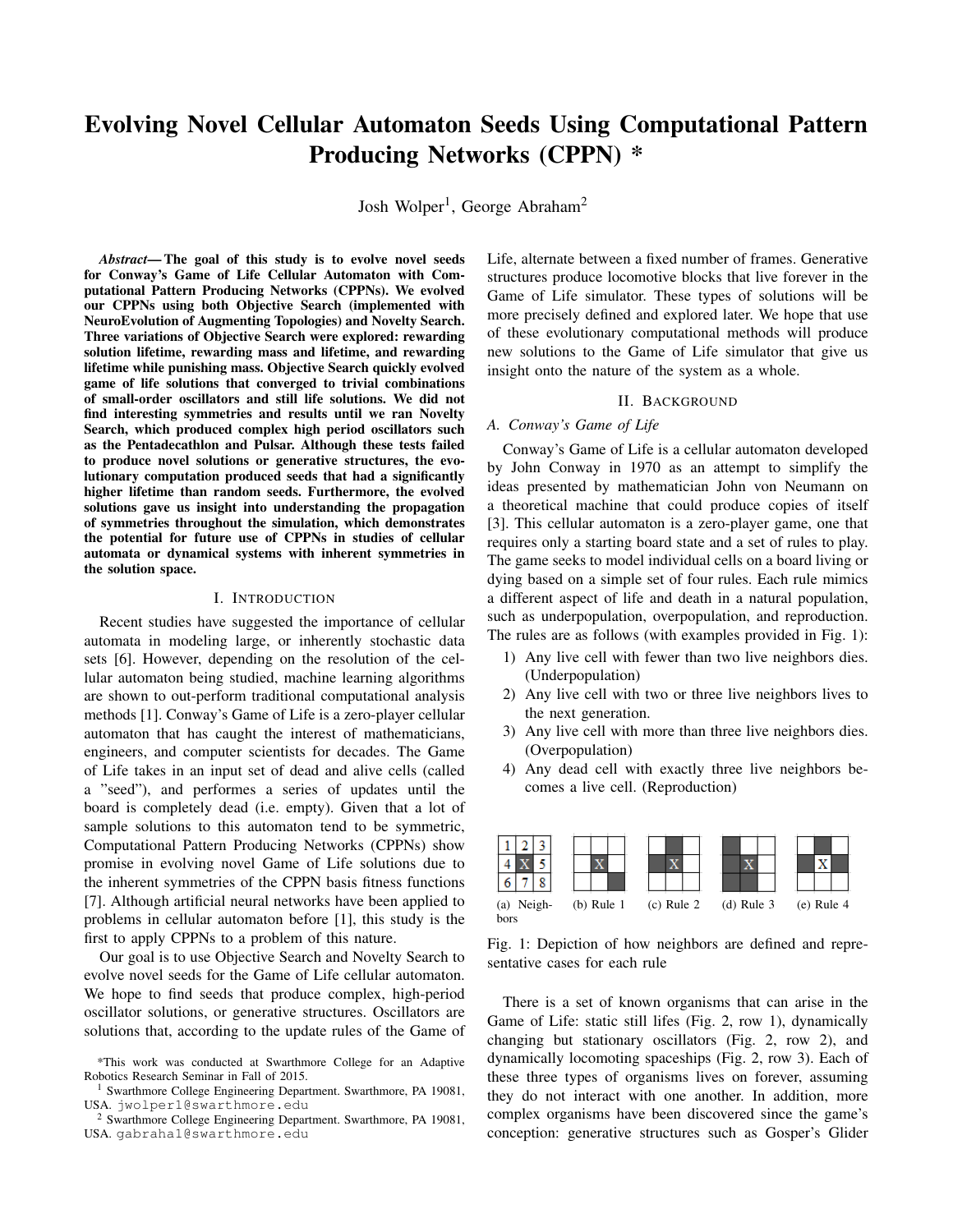

Fig. 2: Five timesteps for three different organisms: the still life "loaf", the oscillator "toad", and the spaceship "glider"

Gun perpetually create new organisms, gliders, that locomote across the board and live on forever. The glider gun harkens back to von Neumann's original theory of a machine that could self replicate, showing the Game of Life's ability to successfully implement this idea in a markedly simple fashion.

In this version of the Game of Life, the board is setup to have a toroidal topology ("wraps around"), meaning that grid locations at one edge of the board have adjacent neighbors on the opposite side of the board. This distinction is made so that a small workspace is isolated for any evolved organisms and behaviors. In addition, this decision makes sense computationally as to avoid keeping track of a board that may extend indefinitely.

## *B. ANNs and Computational Pattern Producing Networks*

Artificial neural networks (ANNs) are collections of directed weighted edges and nodes connected to form various topologies. Most neural networks are considered feedforward indicating that their connections are exclusively nonrecurrent (i.e. all connections must be from low tier nodes to high tier nodes). Each ANN has an activation function (often the sigmoid function) associated with each node that is used to process data coming into the node and determine how much the node should be activated, similar to the way real neurons are either activated or deactivated. Thus ANNs are usually broken down into three regions of nodes: input nodes, hidden nodes, and output nodes. ANNs are typically used by allowing some type of system to input values into the ANN and then employ the outputs to do some function. ANNs can have any number of hidden layers and nodes, with more hidden layers indicating more complex system that can develop more sensitive and specialized functionality.

Computational pattern producing networks (CPPNs) are a subclass of ANNs that differ exclusively in that each node does not share the same activation function. Instead, in a CPPN the activation function for each node can be any one

of a preset group of functions (as shown in Fig. 3) such as the linear function and the Gaussian function [7]. CPPNs are especially useful when used to process images or grids, where individual x and y values of each pixel of an image may be used as input, and an output is then determined by the CPPN.



Fig. 3: Example CPPN depicting the variety of activation functions possible in each node [7]

## *C. NeuroEvolution of Augmenting Topologies*

NeuroEvolution of Augmenting Topologies [8], known as NEAT, is a computational method for evolving populations of neural networks, based on a given goal fitness function, by altering network topology. The purpose of NEAT is to evolve ANNs - or, in our case, CPPNs - to solve tasks involving a complex sequences of decisions. NEAT works by starting with the simplest, most minimal network configuration, then gradually adding complexity by creating new nodes and links throughout the phases of evolution. NEAT saves genetic encodings of each member of the ANN population, and on each time step, may modify an existing connection weight or add new nodes and connections based on input probability parameters. NEAT then evaluates the fitness of each ANN member and with probability proportional to fitness selects members as parents for the next generation.

NEAT keeps track of the history of each member throughout successive generations through recording the number of times a new gene appears in the composition of an individual genome. This value, called the innovation number, allows NEAT to perform crossover without expensive topological calculations. These historical markings also allow NEAT to divide gene populations into separate species. Individuals are evolved based on comparison within their respective species, which allows topological changes throughout generations to be preserved.

Another useful feature of NEAT is that complexification happens in a minimal manner (i.e. final solutions are of minimal complexity). All of these features combine to make NEAT a reasonably fast, memory efficient algorithm for evolutionary computation. Previous experiments [2] have demonstrated the success and versatility of NEAT, specifically in the context of evolving CPPNs. Therefore, NEAT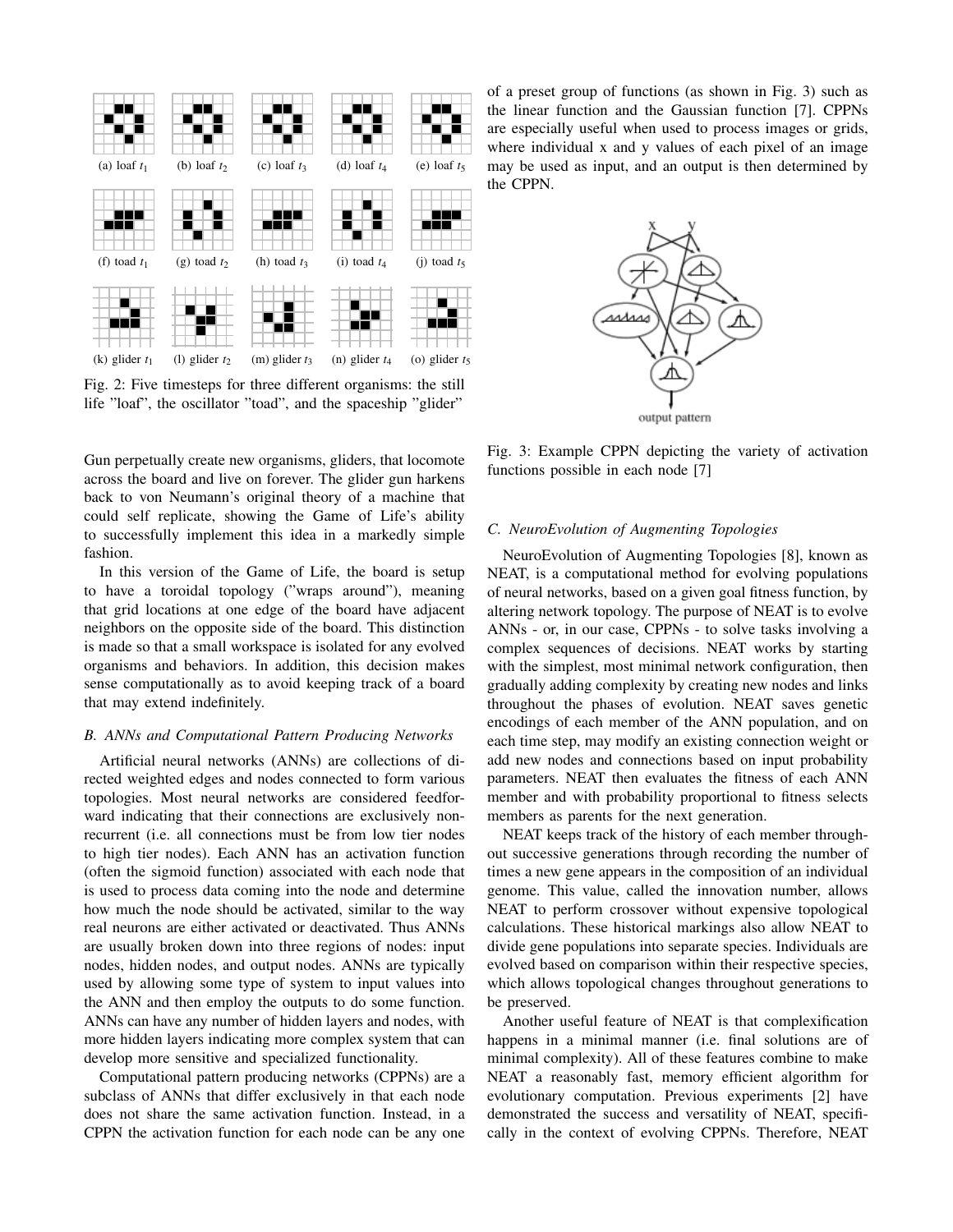is our primary learning algorithm for performing objective search in this study.

## *D. Novelty Search using NEAT*

Although NEAT has demonstrated a lot of success as an evolutionary computation algorithm, a major criticism of NEAT is that it tends to converge to non-optimal solutions when confronted with deceptive tasks. In a previous study [5], when a robot was confronted with a deceptive maze problem that required the robot to initially travel away from the desired goal state, a computational mechanism known as Novelty Search outperformed NEAT by evolving a wide variety of solutions that broke out of a local maximum. Hence, we would like to use Novelty Search to evolve a diversity of different cellular automaton seeds, given that we predict NEAT will evolve mostly previously known solutions.

Novelty Search works similarly to NEAT, except, instead of having a fitness function geared towards a specific objective, the fitness function is geared towards evolving solutions that are the least similar to other solutions in the population. In other words, Novelty Search keeps track of the most novel behaviors in an archive, then performs evolution based on solutions most different from the archived solutions. Novelty amongst solutions is determined by a *sparseness* metric, which relies on some distance metric between two sets of solutions. This distance metric can be anything appropriate for comparing solutions depending on the task involved, but is often the Euclidean distance metric between points in the solution space. The sparseness of a solution,  $x$ , in the solution space with k solutions in the archive is given by:

$$
\rho(x) = \frac{1}{k} \sum_{i=0}^{k} dist(x, \mu_i)
$$

where  $k$  is an experimentally determined constant, and  $\mu_i$  is the *i*th entry of the novelty archive. The candidates with the highest sparseness are added into the archive, and prioritized in the evolutionary process in the same way as high fitness individuals in NEAT. Thus the hope is that Novelty Search will find more interesting new solutions to the Game of Life cellular automaton.

## III. EXPERIMENTAL SETUP

## *A. CPPN Setup*

Since the starting seed patterns for the Game of Life are inherently an image or a grid, CPPNs are the perfect choice to try to develop seed patterns using different evolutionary algorithms. In order to allow for diverse behaviors 100 CPPNs are in the initial population and evolve over the course of 10 generations for 500 simulation steps each (See Appendix C for general experiment parameters and Appendix D for MultiNEAT evolution parameter details.) Since we are processing an image grid space by space, we first assign each grid space a coordinate pair value (Fig. 4). The center space is defined as (0,0), and each grid space is then assigned a coordinate pair with both x and y in the range  $[-1,1]$ . Thus the first three CPPN inputs are x

coordinate, y coordinate, and bias. However, a fourth input was chosen to give the CPPN another metric to process. This fourth parameter was selected to be the Euclidean distance from the given grid space to a defined (0,0) position on the grid. The decision to include this input was informed by prior work done on CPPN-NEAT [2] in which it was shown that adding distance as a parameter to the evolving CPPNs introduced organic symmetries and repetitions to the evolved solutions— two features that are desirable when producing seed patterns for the Game of Life.



Fig. 4: Example Game of Life seed illustrating the underlying coordinate system as well as the inputs and outputs to the CPPN

The output received from the CPPN is a float in the range [0,1], and this was simply filtered into either alive or dead using the rule that if the output was less than 0.5, the cell was dead, otherwise the cell would be alive. In this way the CPPN could process each grid space and determine whether or not the given cell is dead or alive, producing a full Game of Life seed pattern.

## *B. Fitness Function Definitions*

In order to formulate fitness functions that evaluate underlying characteristics of the seeds evolved by the CPPNs some important variables must be calculated during simulation. Two of these variables are related to different lifetimes of the solution throughout simulation time and are directly linked to the way that the simulation was written. During simulation three different boards are available in memory at any given time step: the board before the current time step (prevBoard), the currently displayed board (currentBoard), and the next board to be displayed (updateBoard) (Fig. 5). Two important variables are calculated by taking advantage of this system: *li f etimeUntilStillLi f e* and *li f etimeUntilOscillator*. The first of these variables simply counts the number of simulation steps that occur before a purely still life solution is reached, or more simply whenever it is found that current-Board = updateBoard. Alternatively, *li f etimeUntilOscillator* counts the number of simulation steps until a pure period two oscillator solution is found by counting until prevBoard = updateBoard. This indicates that the solution is either all period two oscillators or a combination of period two oscillators and still lifes. Finally, the third important variable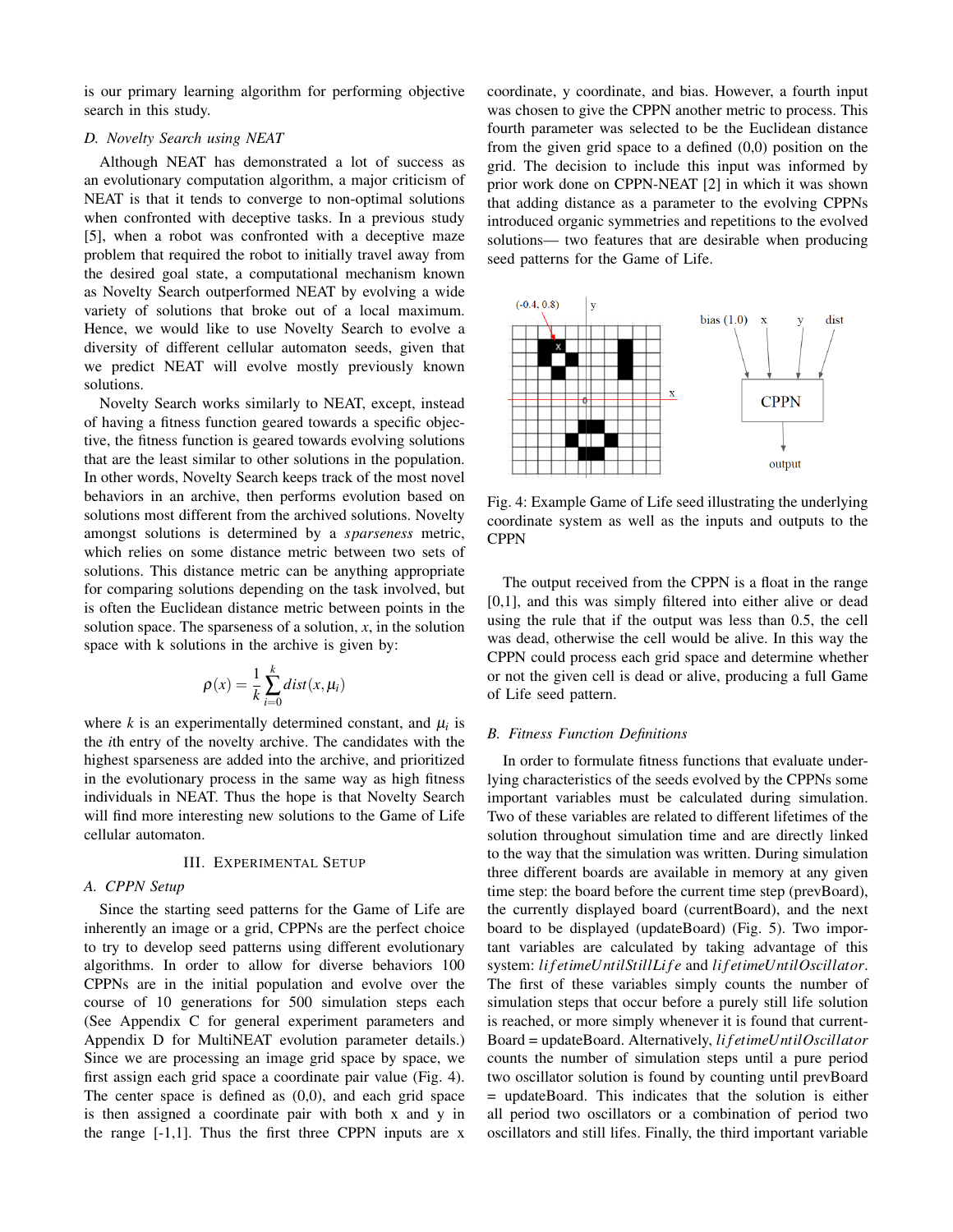is simply *endMass* or the total number of living cells at the end of the simulation runtime.



Fig. 5: Graphic illustrating the boards saved in memory during simulation

These three variables are normalized by two main variables that are native to our Game of Life class: *maxLi f etime* and *granularity* where the first is simply the maximum number of simulation steps and the latter is the height (in number of cells) of the board. These five values together make up all three fitness functions defined for all experiments. If we define  $L_m$  to be our maximum lifetime,  $L_O$  to be our lifetime until an oscillator is evolved, *L<sup>S</sup>* as our lifetime until stilllife, *g* as the number of rows and columns in our board, and *M* as the mass of our board at the final time step, then our three defined fitness functions are as follows:

1)

$$
f_1 =
$$

 $f_2 = \frac{L_S}{2}$ 

*LS Lm*

 $\frac{L_S}{2 * L_m} + \frac{M}{2 * g}$ 

 $2 * g^2$ 

2)

3)

$$
f_3 = \frac{L_O}{L_m} - \frac{M}{2 \times g^2}
$$

The first function rewards solutions that live on past still life solutions, this includes any solution with an oscillator or glider. The second function rewards a solution both for not converging to a simple still life solution but also for having a high mass at the end of the simulation, this ideally rewards larger oscillators and spaceships. Finally, the third function rewards solutions that live on past a simple period two oscillator configuration while also punishing solutions that have high mass at the end of the simulation. Fig. 6 shows some examples of board states and the fitnesses they would receive from each fitness function.

## *C. Novelty Search Setup*

In order to encourage diverse solutions Novelty Search is also explored as an alternative to objective search. In this setup this simply indicates evolving the CPPNs using a sparseness metric instead of a fitness metric. This sparseness seeks to measure how different one solution is from the solutions most similar to it. In this setup, sparseness is calculated using a system of "behaviors" that are compared to one another. Each seed has a behavior associated with it and is simply a tuple with a length equal to the number of grid spaces in our seed patterns. Each element of the behavior tuple is either (0,0) indicating that the given grid space has

a dead cell, or it has the coordinate pair associated with the grid space to indicate a living cell. We then compare the *k* nearest neighbors by finding the Euclidean distance between each pair of behavior elements for each pairing with the nearby neighbors.

It is important to note that the behavior tuples are formed from the initial seed pattern generated by the CPPN, rather than the final state of the game board after the game has been played. This decision was made to avoid a subtle pitfall of our experimental setup. More specifically, a solution that has identical end behavior to another solution may receive a high sparseness metric if it is ever so slightly out of phase from the other solution. Thus any number of identical end solutions would all have a high sparseness metric given that they are all out of phase from one another when the simulation ends. More simply, an assumption of our setup is that we cannot distinguish between identical or even similar solutions at the end of the simulation because solutions may evolve at any point in the simulations, and often do evolve out of phase from one another.

When the CPPNs are evolved using Novelty Search and the sparseness metric, the most objectively fit chromosome is saved in each generation. This allows not only the most novel, but also the most fit end behaviors to emerge from this search. As such, a fitness function is still necessary for Novelty Search. See Appendix E for more details on the Novelty Search parameter setups.



Fig. 6: Example game boards and associated fitnesses for each fitness function. Note the fitnesses are broken down into their terms for clarity.

For details on the code used to implement these experiments see Appendix A.

#### IV. RESULTS

## *A. Fitness Functions*

Before exploring the notable differences between evolving the CPPNs using objective search and evolving them using Novelty Search, it is important to discuss the common solutions found by each of our fitness function, and discuss why one function in particular was chosen to focus on.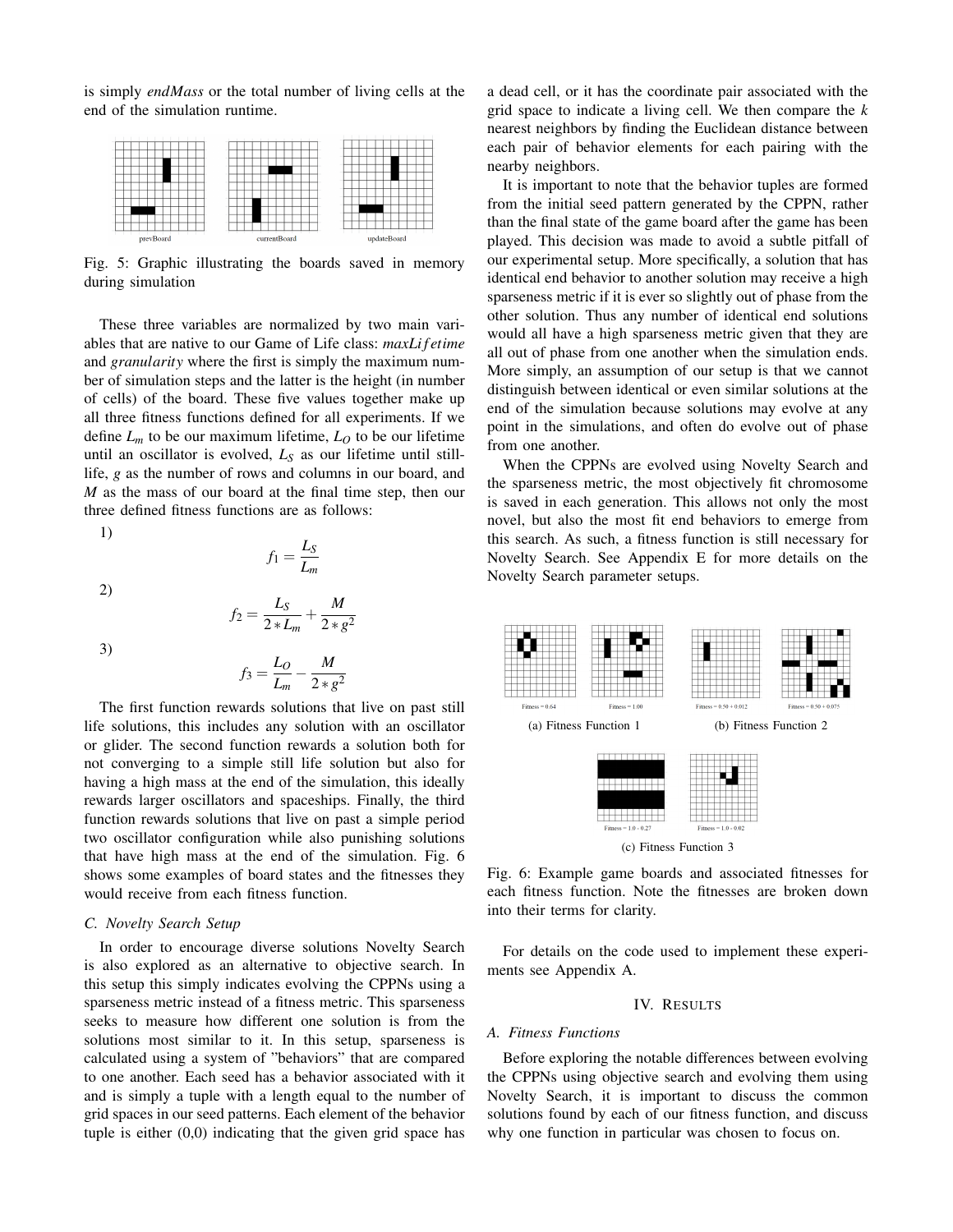Despite our expectation, many of our fitness functions led to extremely similar end behavior. Our first fitness function rewarded the seed pattern's lifetime until a still life solution, thus we expected it to leave behind seed patterns that would converge to pure still life solutions. This expectation was correct, however this fitness function tended to produce similar and somewhat trivial end behavior in every generation: simple patterns of small still lifes and occasionally between one and four oscillators of period two called "blinkers" (Fig. 7a).

Our second fitness function both rewarded lifetime until a pure still life solution as well as the total mass of end behavior solution. We expected this would produce more connected end behavior, as opposed to the discrete organisms formed from rewarding still lifetime alone. Unfortunately, this fitness function scarcely ever produced anything save for high period oscillators we deemed "wave oscillators" as they have bands that move up and down the board in wave like patterns (Fig. 7b). We marked this as a trivial solution despite its high period since it is only possible due to the toroidal nature of the board and would not exist otherwise.

Finally, our third fitness function gives some desired results by specifically rewarding seeds that live longer before converging to a period two oscillator solution and punishing high end state mass. The reward seeks to avoid the solutions common in our first fitness function such as the still life and blinker combinations, while the punishment seeks to eschew the wave oscillator solution so prevalent in our second fitness function as this solution had consistently high end state masses. Instead of converging to our previous, more trivial solutions, this fitness function predominantly evolves gliders (Fig. 7c).

The end behaviors from the third fitness function were considered to be the closest to a desired solution as these gliders are inherently formed out of a dynamic mass of cells as the game progresses which is a feature of Gosper's glider gun. Thus, all attention was focused on experimenting with fitness function three as it showed the most promise in finding generative structures.



Fig. 7: Examples of solutions generated by fitness functions

1, 2, and 3 respectively

#### *B. Objective Search vs. Novelty Search*

In order to explore the different effects of evolving the CPPNs using objective search versus with Novelty Search 10 trials of 10 generations of 100 CPPNs were run, five trials for objective search and five for Novelty Search. The

fitness function used for both objective and Novelty Search was the fitness function rewarding lifetime until a period two oscillator solution as well as punishing high end state mass.

When evolving the CPPNs using objective search, it was found that every trial performed almost identically to each other. An immediate, high fitness solution was found within one to two generations, and then propagated throughout the following generations. Thus, when evolving the CPPNs using objective fitness it was found that only two types of behaviors emerged, and they are markedly similar to one another: a solo glider solution, and a glider with still life solution (Fig. 9a). However, it is important to note that the glider with still life solution is less fit than the solo glider solution (higher mass) and therefore is "bred" out of the population as quickly as possible. As such, 47 out of 50 total generations converged to a lone glider as their end behavior.

Conversely, when evolving the CPPNs using Novelty Search and the sparseness metric, five different types of end behaviors emerged, three of them unseen by objective search. In addition to the glider and glider with still life end behaviors, Novelty Search also evolved two unique high period oscillators: one of period three named the "pulsar" (Fig. 8a, and see Appendix G for individual stills) and one of period 15 named the "pentadecathlon" (Fig. 8b, and see Appendix H for individual stills). Finally, the final new behavior was simply non-convergence- essentially indicating that the behavior needed a longer maximum lifetime to fully converge. Overall, Novelty Search produced much more diverse behaviors as well as evolving some highly complex oscillators that no previous trial could produce. In fact, a complex oscillator was evolved as the highest fitness solution in 10 out of 50 total generations using Novelty Search (Fig. 9b).

|  | a       | $\overline{\phantom{a}}$ |   |        |   |   |     |         |          |
|--|---------|--------------------------|---|--------|---|---|-----|---------|----------|
|  |         |                          | a | a      | R | a |     |         |          |
|  |         |                          |   |        |   | ß |     |         |          |
|  |         |                          |   |        |   |   |     |         |          |
|  |         |                          |   |        |   |   |     |         |          |
|  |         |                          |   |        |   |   |     |         |          |
|  |         |                          |   |        |   |   |     |         |          |
|  |         |                          |   |        |   |   |     |         |          |
|  |         |                          |   |        |   |   |     |         |          |
|  |         |                          |   |        |   |   |     |         |          |
|  |         |                          |   |        |   |   |     |         |          |
|  |         |                          |   |        |   |   |     |         |          |
|  | ß.<br>ß |                          |   | ß<br>a |   | a | --- | $a = -$ | ß.<br>ß. |

Fig. 8: Complex, high period oscillators moved to the center of the board for ease of viewing (these complex oscillators often formed around the edges of the board, making them difficult to view in their original form)

## *C. Random Encoding vs. Generative Encoding*

Given that most of our trials in experiments above seemed to converge to optimal solutions within the first generation, this begs the question of whether or not our Evolutionary Computation methods can produce better results than random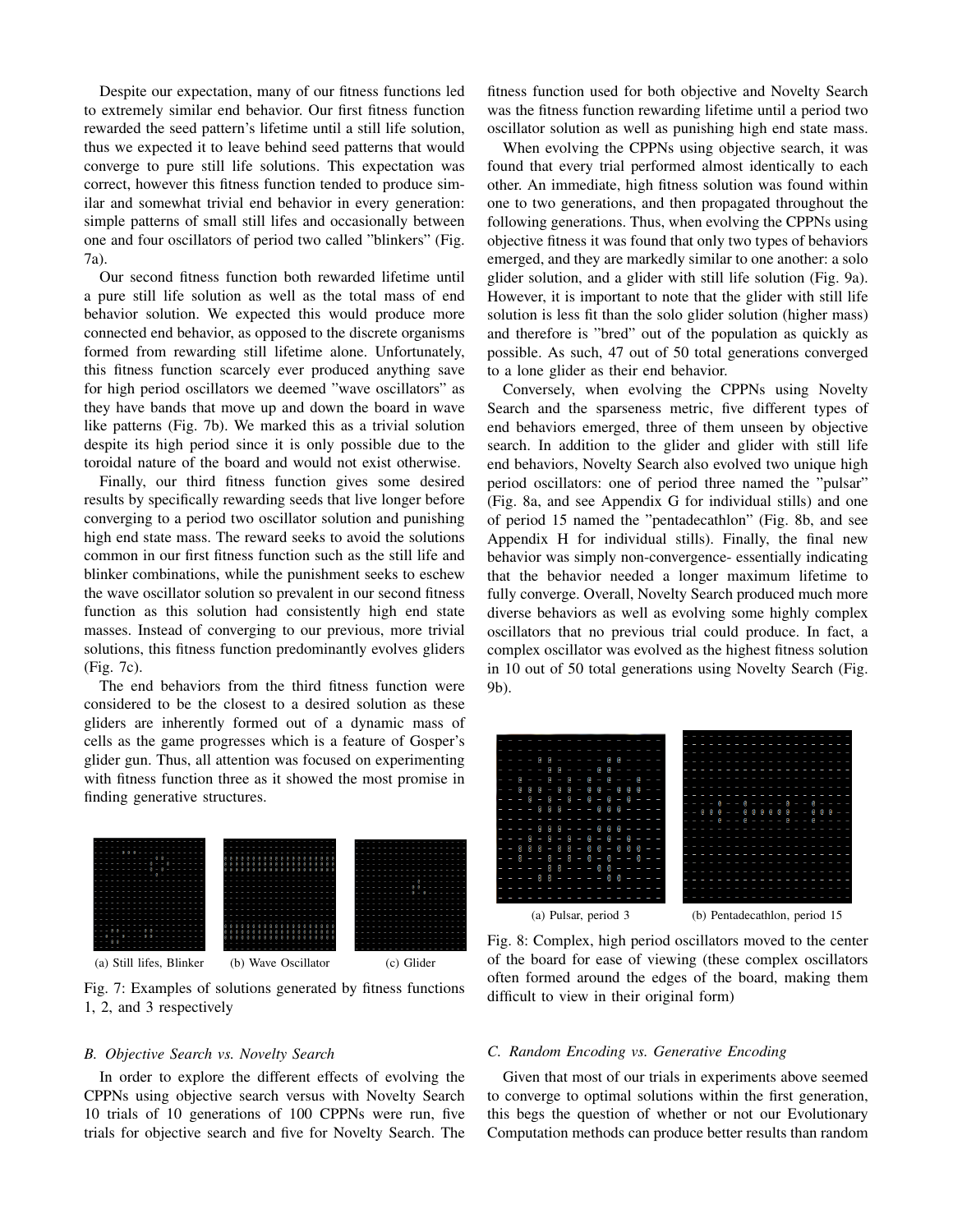

Fig. 9: Comparison of the frequency of different types of end behavior for ObjectiveNEAT and NoveltyNEAT

seeds. Therefore, we ran a test that compared the lifetimes of 100 randomly generated seed patterns to lifetime data obtained from the entire population of the 10th generation of our most successful evolutionary experiment (using the third objective fitness function with Novelty Search). Fig. 10 displays the data obtained after 100 runs of both experiments in histograms. The random data appears to be more uniformly spread with a slight skew right, while the Novelty Search data seems to take on an inherently beta distribution shape. Although both methods appear to produce oscillator solutions, it is important to note that most of the oscillators produced in the random seeds were trivial, low-period solutions while Novelty Search evolved complex oscillators such as the Pulsar (see Appendix G) and Pentadecathlon (see Appendix H).

Nevertheless, attempts were made to normalize both data sets and compare them using a standard t-test. However, as seen in Fig. 11, even after an inverse cumulative normal distribution transformation was applied to both data sets, the Novelty Search data still preserved its strong beta shape, making a t-test inappropriate to apply. Therefore, to compare the two data sets, we applied the Kruskal-Walis H-test [4]. This test applies because our two data sets are independent, and they have the same sample size. Given our two data sets  $(g = 2)$  with 100 observations  $(N = 100)$ , we see that our Kruskal-Wallis test rejects the null hypothesis that our random data and Novelty Search data come from the same underlying distribution with  $p = 2.927 \times 10^{-6}$  (see Appendix F for more detail regarding the computation of our Kruskal-Wallis test statistic).



Fig. 10: These histograms display the lifetime until oscillator data for 100 random seeds and 100 seeds evolved for 10 generations with Novelty Search.

See Appendix B for links to videos showcasing results



Fig. 11: These histograms display the inverse normal cdf applied to the lifetime until oscillator data for 100 random seeds and 100 seeds evolved for 10 generations with Novelty Search. This attempt to normalize our data did not work for the Novelty Search data (even after normalization, it has an inherent beta shape).

such as typical runs for each fitness function and a visualization of both the pulsar and the pentadecathlon.

## V. DISCUSSION

Although generative structures were never found in these experiments quite a bit was concretely found about evolving cellular automaton seeds using CPPNs. First, CPPNs are extremely proficient at developing solutions that follow a fitness function correctly, so well that the fitness often jumps to the max fitness within only a few generations. As such, we may say that given the correct fitness function, most desired behaviors may be isolated using CPPN evolution. For example, it was simple to isolate the glider end behavior from the wave oscillator behavior by simply punishing higher end state masses.

Second, and perhaps more notably, high period oscillators arise from evolving the CPPNs using Novelty Search. Since these solutions are so inherently symmetrical it seems to indicate that Novelty Search opens the doors to CPPNs producing symmetrical and repeating patterns. Symmetry and repetition seemed oddly absent in most trials during simulation despite CPPN's reputation for evolving those exact traits, especially when processing images. Perhaps the addition of novelty allowed these symmetrical solutions to dominate some generations by sheer uniqueness, as they would not perform particularly well in fitness function 3, especially compared to a lone glider which clearly has a much lower end mass.

#### *A. Significance of Results*

Although we did not evolve new oscillators or generative structures, our results demonstrate the ability of evolutionary computational methods to adapt and produce optimal results. Objective search evolved mostly trivial (but high-lifetime) solutions while Novelty Search produced a wide variety of solutions with different axes of symmetry. Our results confirm that CPPNs with Novelty Search may be used to solve problems with inherent symmetries, which is an important feature of many different cellular automata. In general, our CPPN evolution trials helped us gain insight onto the nature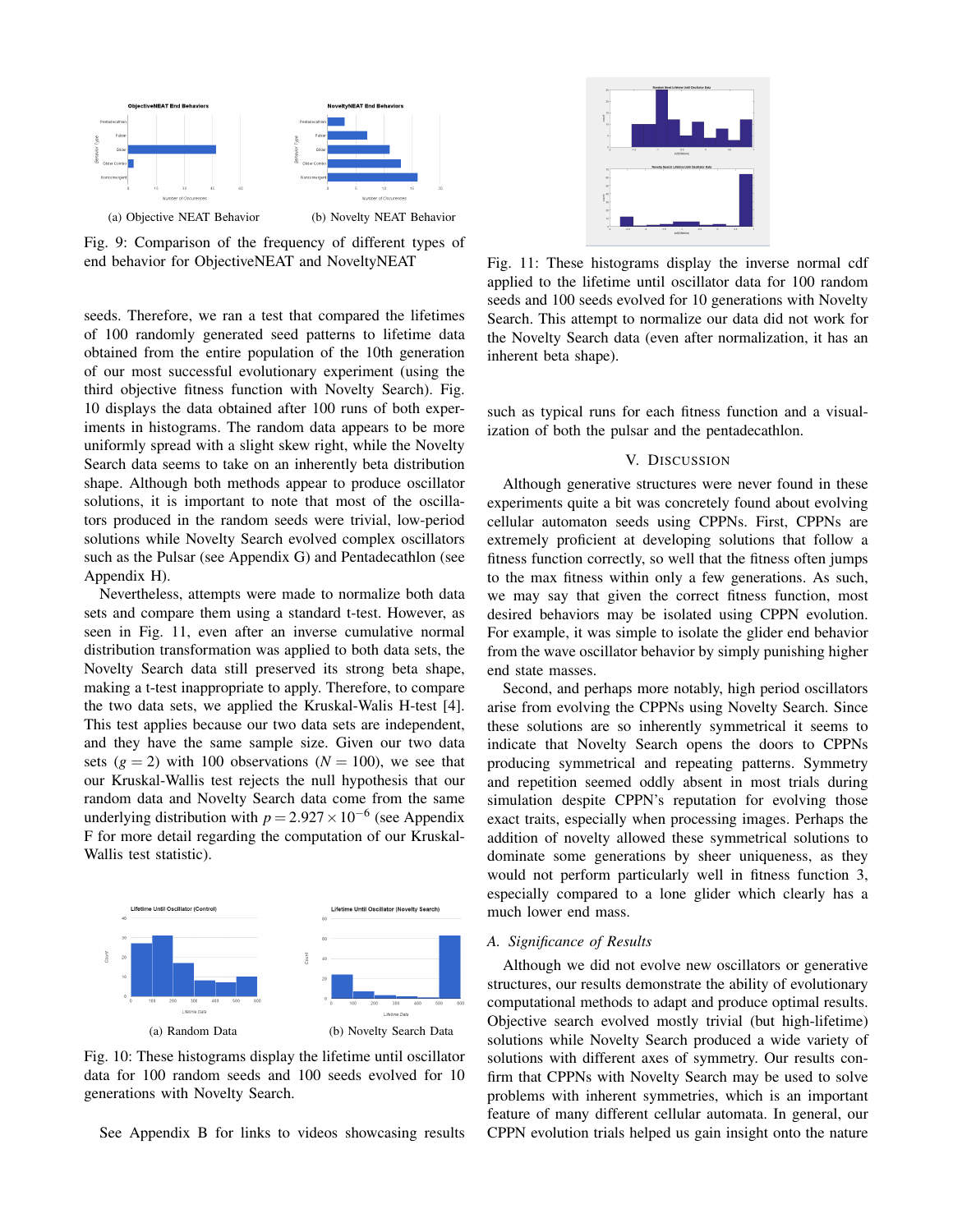of the Game of Life solutions, which, in some sense, is equally as valuable as more solutions. Newer applications of cellular automata include using them to analyze patterns in large data sets such as land usage [1]. As a computational method that is inherently designed to understand symmetry, CPPNs pose a lot of potential in furthering our understanding of cellular automata.

More generally, despite that Genetic Algorithms and Artificial Neural Networks have been used in research involving dynamical systems (cellular automata are a subset of discrete dynamical systems), there has not been much research involving CPPNs with cellular automata or dynamical systems. Depending on the symmetries of the solution space, CPPNs may be useful in evolving solutions to dynamical systems with complex notions of frequency and oscillation, as demonstrated in the ability to evolve high-order oscillators here. Again, despite that we were not able to find new analytic solutions to our specific system, CPPNs may be useful in solving other systems, or at least, helping systems researchers gain intuition on a complex system.

## *B. Criticism of Approach*

That being said, although our evolutionary computational methods appeared to give us significantly better results than pure random seeds, the results of our study still beg the question of whether or not evolutionary computation is even appropriate to apply to this Game of Life scenario. Our results do not appear to be "intelligent" in any way; in fact, most of our fitness functions were edited to converge to specific results we wanted to see. The computer did not act intelligently to find new solutions in any way, and despite our results being interesting, they do not show evidence that these computational methods function as a more general purpose artificial intelligence.

As for our approach, there was one assumption made in our setup that could potentially have led to issues- this is our toroidal topology. This topology was chosen for reasons of minimizing computational intensity and confusion regarding edge neighbors. But generative structures produce new organisms indefinitely, and as such, the mass of the system is always increasing. As such, a toroidal topology in which newly formed organisms naturally wrap around the board might cause problems because these organisms may then destroy the very structures that brought them into existence. Thus, it is highly possible that the toroidal topology was the main reason generative structures were not evolved by either objective search or by Novelty Search.

#### *C. Future Study*

Given these criticisms of our study, there are a lot of changes we can make in future experiments. One of the major disappointments in this project was that we did not evolve generative structures in any of our trials. This happened, partially, due to the toroidal topology of our game of life implementation; the well-known glider gun generative structure, for example, does not work on a toroidal game board because the gliders generated travel back around and cancel the blocks forming the generative structure. If we had tried implementing an unbounded board (isomorphic to  $\mathbb{Z} \times \mathbb{Z}$ ), then we may have evolved generative solutions. Our main concern regarding implementation of our unbounded board, however, was the amount of memory such an implementation would take up. Once the game proceeds to off the edge of the board, we must make subsequent game updates based off of cellular data off of our main game board. An implementation idea for this is to apply our entire game of life simulation to a board of size  $T_{max} \times T_{max}$ , and only considering the middle portion of the board (the normal granularity) in update decisions, lifetime data, and simulation videos. This, however, would potentially harm the runtime of our program.

Aside from generative structures, another goal of our project was to evolve more complex oscillator solutions. While we had instances of Pulsars and the Pentadecatholon, we did not find any novel oscillators. Most oscillator solutions evolved were combinations of blinkers - a very trivial oscillator of period 2 (Fig. 12). If we concatenate 2 blinkers, we see that we can form a toad, an oscillator with the same period, but more complex behavior as a whole. Furthermore, we can also compose the pulsar (a period 3 oscillator) out of concatenations of blinkers too, by this same logic. Hence, we propose that another interesting experiment may involve setting up 2 layers of CPPNs: one which evolves some sort of basis configuration of blocks (for example, the blinker), and one which composes a board based off of concatenations of this basis block. As opposed to composing a board by individual blocks, this second CPPN will evolve to find complex concatenations of given basis blocks, and this may cause more complex oscillators to evolve.



Fig. 12: This shows how the toad (left) and pulsar (right) can be made up of a combination of blinker oscillator structures (top), and how the overlap in blocks between a base oscillator can produce a more complex, higher-period oscillator, and an oscillator of the same period. This is the motivation for the experiment outlined in Fig. 13.

As a final extension to this study, it would be compelling to explore the effects of board resolution or more specifically the board granularity value on solutions that are evolved. For example, if the board were extended to a 100 by 100 grid,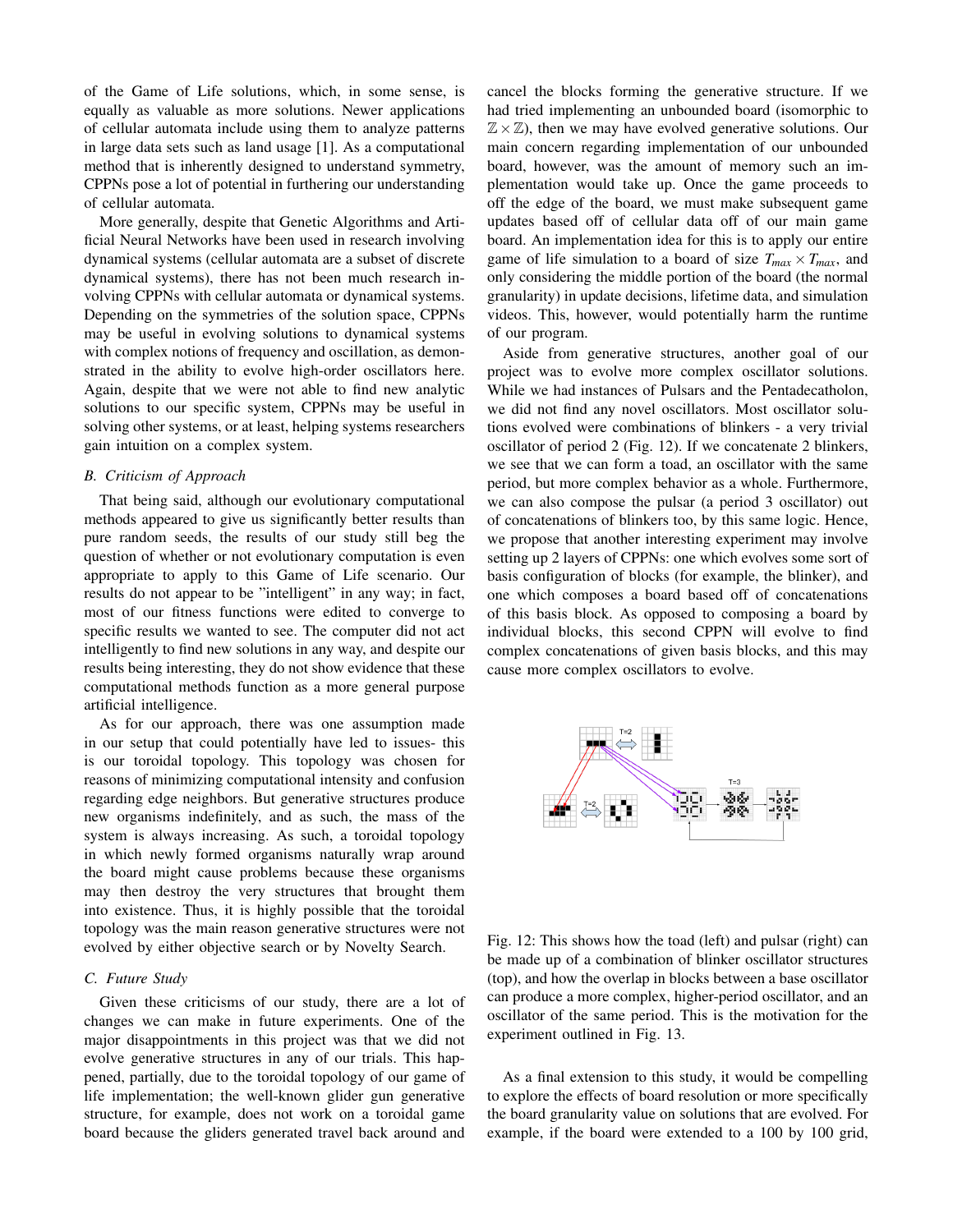

Fig. 13: This shows a proposed experimental setup with 2 CPPNs used to evolve a game board composed of basis blocks (basis shown here is the blinker oscillator). This setup may allow us to find more complex, high-period oscillators.

this may potentially eschew the complications that arise from the toroidal topology. Even further, this may allow for higher mass, higher period oscillators that may not be well defined or known yet.

## VI. CONCLUSION

In this work we explore evolving cellular automaton seeds using CPPNs, expanding on extensive work done on finding organic symmetries and repetitions using CPPNs for image grid processing by Cheney, MacCurdy, and Clune et. al [2]. In addition this explores an extension to Conway's classic Game of Life to see whether well known structures such as Gosper's glider gun may be evolved using an evolutionary algorithm such as NEAT. Although generative structures such as the glider gun were never found in this study, unique high mass high period oscillators were in fact evolved, and this is impressive in the sense that this stems from a machine learning extension of a game that already attempts to model organic phenomena. In fact, this result succinctly comes full circle on John von Neumann's original dream of a self replicating machine- NoveltyNEAT has evolved CPPNs that can organically produce long living organic solutions to the Game of Life. With more time and further study, there is no telling where deeper exploration of combining evolutionary algorithms with cellular automata will lead.

#### VII. ACKNOWLEDGMENTS

Thanks to Kenneth O. Stanley for fielding our inquiries about the usage of MultiNEAT and directing us to Peter Chervenski for further help on the library. Thanks to Peter Chervenski for supplying us with MultiNEAT starter code. Thanks also to Lisa Meeden for advising us throughout the stages of this work and providing us with the framework necessary to make it possible.

#### **REFERENCES**

- [1] Omar Charif, Reine-Maria Basse, Hichem Omrani, and Philippe Trigano, *Cellular automata model based on machine learning methods for simulating land use change*, Winter Simulation Conference (Oliver Rose and Adelinde M. Uhrmacher, eds.), WSC, 2012, pp. 163:1–163:12.
- [2] Nick Cheney, Robert MacCurdy, Jeff Clune, and Hod Lipson, *Unshackling evolution: Evolving soft robots with multiple materials and a powerful generative encoding*, SIGEVOlution 7 (2014), no. 1, 11–23.
- [3] Martin Gardner, *Mathematical games: The fantastic combinations of john conway's new solitaire game "life"*, Scientific American (1970), no. 223, 120–123.
- [4] WH Kruskal and WA Wallis, *Use of ranks in one-criterion variance analysis*, Journal of the American Statistical Association (1952), 583– 621.
- [5] Joel Lehman and Kenneth O. Stanley, *Abandoning objectives: Evolution through the search for novelty alone*, Evol. Comput. 19 (2011), no. 2, 189–223.
- [6] Sushil J. Louis and Gary L. Raines, *Genetic algorithm calibration of probabilistic cellular automata for modeling mining permit activity*, ICTAI, IEEE Computer Society, 2003, pp. 515–519.
- [7] Kenneth O. Stanley, *Compositional pattern producing networks: A novel abstraction of development*, Genetic Programming and Evolvable Machines 8 (2007), no. 2, 131–162.
- [8] Kenneth O. Stanley and Risto Miikkulainen, *Competitive coevolution through evolutionary complexification*, Journal of Artificial Intelligence Research 21 (2004), 63–100.

#### VIII. APPENDIX

#### *A. Outline of Code Utilized and Implemented*

To implement the desired experimental setup a few pieces of previously written software were utilized. For the CPPN-NEAT implementation Peter Chervenski's MultiNEAT library was used, as well as starter code kindly provided by Chervenski himself. For all visualizations of the simulations Josh Wolper and Amelia Erskine's Pthreaded Game of Life simulator written in C was utilized to quickly run simulations and read in text files describing seed patterns. All other code was original, including an implementation of the Game of Life written in Python so that the simulations could be run without a text file input during evolution as well as so that various new variables may be calculated at simulation run time.

*B. Video Links*

| Video                         | Link                  |
|-------------------------------|-----------------------|
| Fitness Function 1 Example    | https://goo.gl/2Ouzw2 |
| Fitness Function 2 Example    | https://goo.gl/YDAiGl |
| Fitness Function 3 Example    | https://goo.gl/ipta7L |
| Actual Pulsar Run             | https://goo.gl/P3ooPH |
| Actual Pentadecathlon Run     | https://goo.gl/KtkxXM |
| Normalized Pulsar             | https://goo.gl/5HW3hU |
| Normalized Pentadecathlon Run | https://goo.gl/uPJZM9 |

TABLE I: Video Links

#### *C. General Parameters*

| Parameter       | Value |
|-----------------|-------|
| granularity     | 20    |
| maxLifetime     | 100   |
| livingThreshold | 0.5   |
| genNum          | 10    |

TABLE II: General Parameters